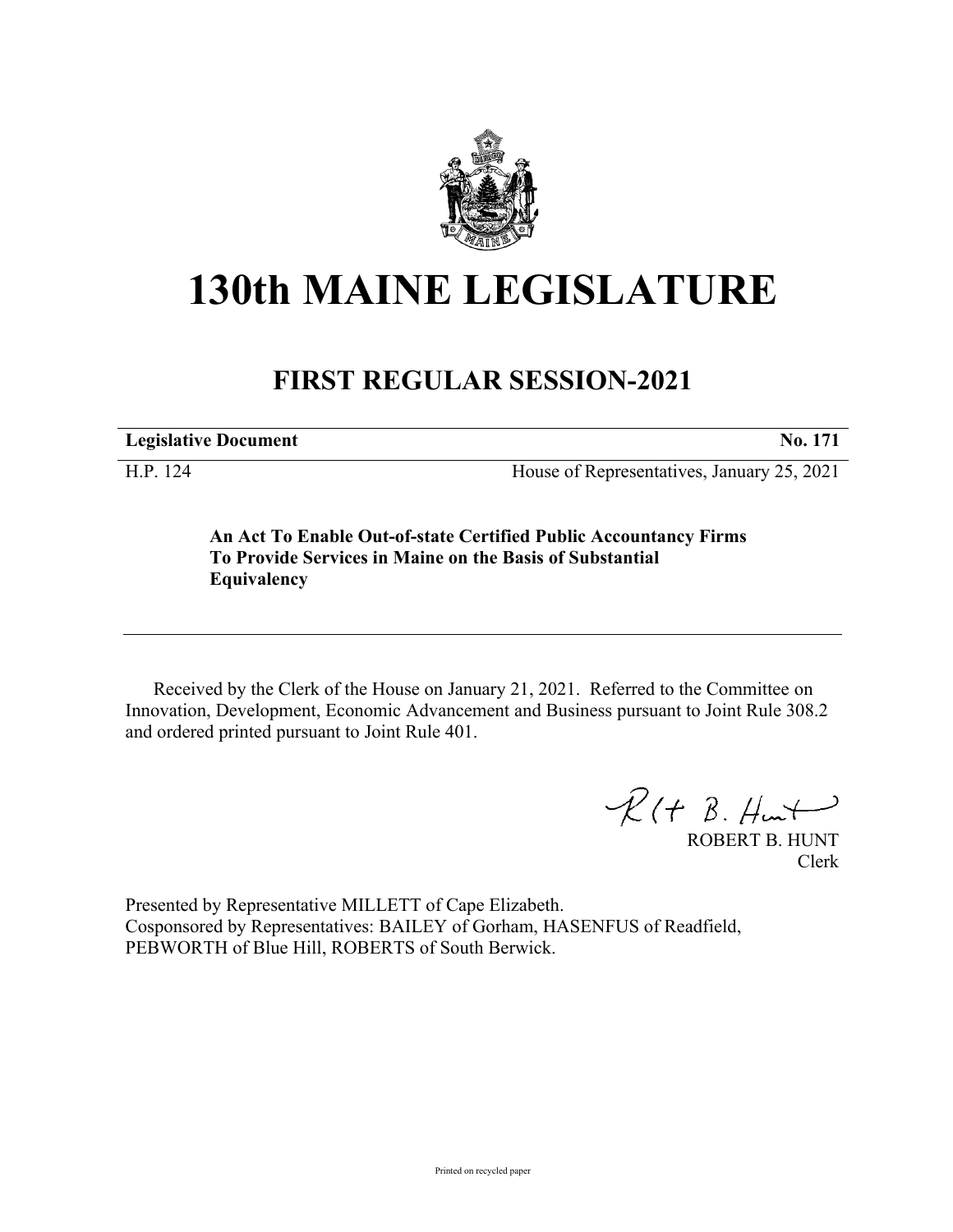| 1  | Be it enacted by the People of the State of Maine as follows:                                 |
|----|-----------------------------------------------------------------------------------------------|
| 2  | <b>Sec. 1. 32 MRSA §12252, sub-§1, as amended by PL 2015, c. 110, §8, is further</b>          |
| 3  | amended to read:                                                                              |
| 4  | <b>1. Licensure.</b> The board shall grant or renew a license to accounting firms that submit |
| 5  | the application required by the board, pay the fee as set under section 12203 and             |
| 6  | demonstrate their qualifications in accordance with this section.                             |
| 7  | A. A firm must hold a license issued under this section if it:                                |
| 8  | (1) Has an office in this State performing any of the services described in section           |
| 9  | 12201, subsection 3-A, paragraphs A to D;                                                     |
| 10 | (2) Has an office in this State that uses the title "CPA" or "CPA firm"; or                   |
| 11 | (3) Does not have an office in this State and does not meet the requirements of               |
| 12 | section 12253 but performs any of the services described in section 12201,                    |
| 13 | subsection 3-A, paragraphs paragraph A, C or D for a client having its home office            |
| 14 | in this State.                                                                                |
| 15 | B. A firm that does not have an office in this State may perform services described in        |
| 16 | section 12201, subsection 3-A, paragraph B or F for a client having its home office in        |
| 17 | this State and may use the title "CPA" or "CPA firm" without a license issued under           |
| 18 | this section only if:                                                                         |
| 19 | (1) It qualifies for a firm license pursuant to subsections 3 and 8 and it performs           |
| 20 | such services through an individual with practice privileges under section 12232;             |
| 21 | and or                                                                                        |
| 22 | (2) It performs such services through an individual with practice privileges under            |
| 23 | section 12232.                                                                                |
| 24 | (3) It meets the requirements of section 12253.                                               |
| 25 | C. A firm that is not subject to the requirements of paragraphs A and B may perform           |
| 26 | professional services other than those described in section 12201, subsection 3-A while       |
| 27 | using the title "CPA" or "CPA firm" in this State without a license issued under this         |
| 28 | section only if the firm meets the requirements of section 12253 or:                          |
| 29 | (1) Performs such services through an individual with practice privileges under               |
| 30 | section 12232; and                                                                            |
| 31 | (2) Has legal authority to perform such services in the state of that individual's            |
| 32 | principal place of business.                                                                  |
| 33 | Sec. 2. 32 MRSA §12253 is enacted to read:                                                    |
| 34 | §12253. Accountancy firm practice without license on the basis of substantial                 |
| 35 | equivalency                                                                                   |
| 36 | <b>1. Substantial equivalency.</b> A firm with a principal place of business outside the      |
| 37 | State is presumed to have qualifications substantially equivalent to the State's requirements |
| 38 | and has all the privileges of licensees of the State and may provide professional services in |
| 39 | the State without the requirement to obtain a license under this section or to otherwise      |
| 40 | notify or register with the board or pay any fee if the firm:                                 |